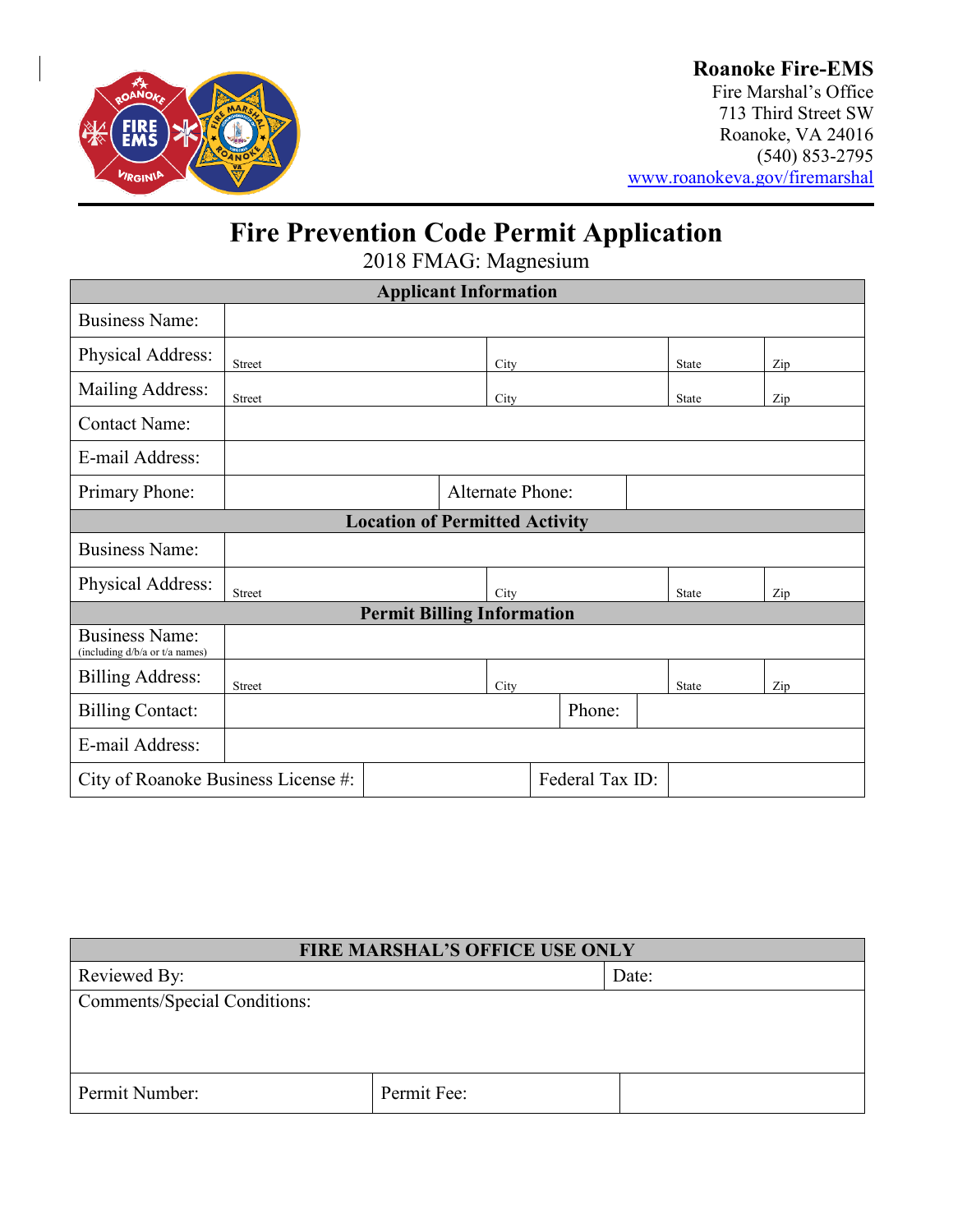| Review of this permit application requires all of the following to be included:                                                                                                                                          |
|--------------------------------------------------------------------------------------------------------------------------------------------------------------------------------------------------------------------------|
| Completed Fire Prevention Code Permit Application                                                                                                                                                                        |
| Site Plan/Floor Plan Showing:<br>1. Location of all Magnesium Storage Areas<br>2. Location of Potential Ignition Sources and Items/Areas of Concern<br>3. Location of ALL Fire Extinguishers<br>4. Location of ALL Exits |
| Description of Operation and Safety Provisions (including emergency procedures<br>and equipment)                                                                                                                         |
| Sample SDS for Hazardous Materials                                                                                                                                                                                       |
| Safety Plan                                                                                                                                                                                                              |
| <b>Circumstances of Application/Description of Work</b>                                                                                                                                                                  |
|                                                                                                                                                                                                                          |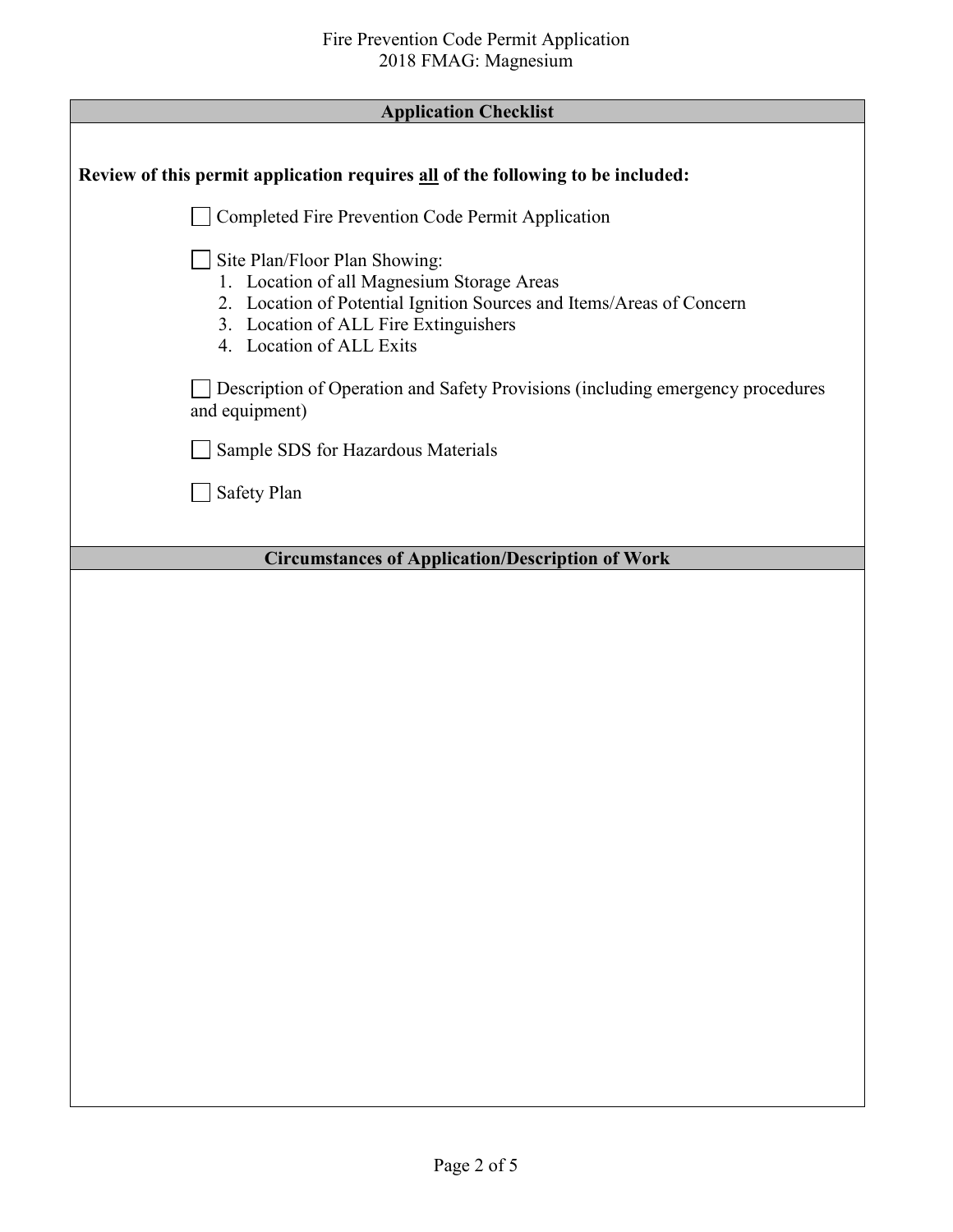### **Permit General Conditions and Acknowledgements**

The Applicant is required to review the following provisions of the Statewide Fire Prevention Code and its referenced standards. After reviewing each provision, the Applicant must initial each item to acknowledge their review and agreement to comply with the requirement. If the requirement is not applicable to the application, the Applicant is to write N/A in place of their initials.

- Magnesium storage quantities greater than 50 cubic feet  $(1.4 \text{ m}^3)$  shall be separated from storage of other materials that are either combustible or in combustible containers by aisles. Piles shall be separated by aisles with a minimum width of not less than the pile height.
- Magnesium storage in quantities greater than 1,000 cubic feet  $(28 \text{ m}^3)$  shall be separated into piles not larger than 1,000 cubic feet  $(28 \text{ m}^3)$  each. Piles shall be separated by aisles with a minimum width of not less than the pile height. Such storage may be limited by the building construction and shall be in accordance with the applicable building code.
- Unless otherwise approved in accordance with the applicable building code, indoor storage of pigs, ingots and billets shall only be on floors of noncombustible construction. Piles shall not be larger than 500,000 pounds (226.8 metric tons) each. Piles shall be separated by aisles with a minimum width of not less than one-half the pile height.
- Flammable solids shall not be stored in basements
- Magnesium grinding, buffing and wire-brushing operations, other than rough finishing of castings, shall be provided with approved hoods or enclosures for dust collection that are connected to a liquid-precipitation type of separator that converts dust to sludge without contact (in a dry state) with any high-speed moving parts.
- Fire-extinguishing materials shall be provided for every operator performing machining, grinding or other processing operation on magnesium in accordance with the following:
	- 1. Within 30 feet (9144 mm), a supply of extinguishing materials in an approved container with a hand scoop or shovel for applying the material.
	- 2. Within 74 feet (22 860 mm), a portable fire extinguisher.
- All extinguishing materials shall be approved for use on magnesium fires. Where extinguishing materials are stored in cabinets or other enclosed areas, the enclosure shall be operable without the use of a key or special knowledge.
- Also need Hazardous Materials permit if over 100 pounds of flammable solids (such as magnesium)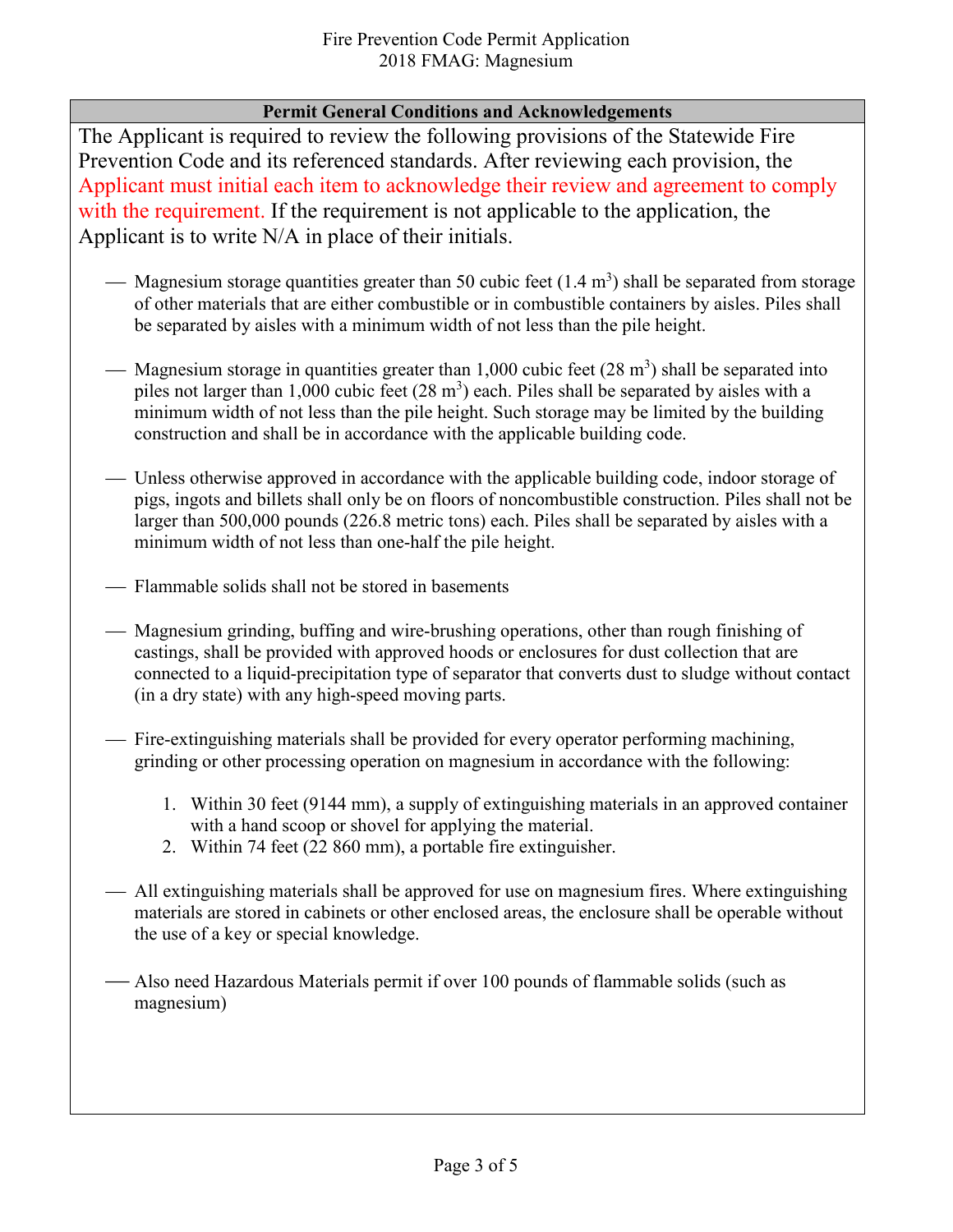#### Fire Prevention Code Permit Application 2018 FMAG: Magnesium

#### **Permit Certification**

By my signature below, I hereby certify that I have read and examined this application and that all of the information contained therein is true and correct. Furthermore, I certify that the proposed operations will fully comply with the requirements contained in The Virginia Statewide Fire Prevention Code and any other related laws and /or Codes. I agree to indemnify, save harmless, and defend the City of Roanoke, its agents and employees, from all claims, damages, costs, expenses, and charges, including attorney's fees, which arise out of or by reason of these operations.

I acknowledge that if a permit is issued based on this application, it shall only be valid with in the building, facility, and/or location listed on this application for the specific date(s) and time(s) for which it is issued.

I acknowledge that approval of this application does not constitute permit issuance. Permit issuance does not occur until the completion of an on-site inspection by the Roanoke Fire Marshal's Office.

I acknowledge and understand that any violations of the Virginia Statewide Fire Prevention Code and/or the requirements of this permit may result in immediate permit suspension or revocation.

I agree to indemnify, save harmless, and defend the City of Roanoke, Virginia and its agents and employees from all claims, damages, costs, expenses, and charges, including attorney's fees, which arise out of or by reason of the activities associated with this permit.

| Name:      |       |  |
|------------|-------|--|
| Signature: | Date: |  |